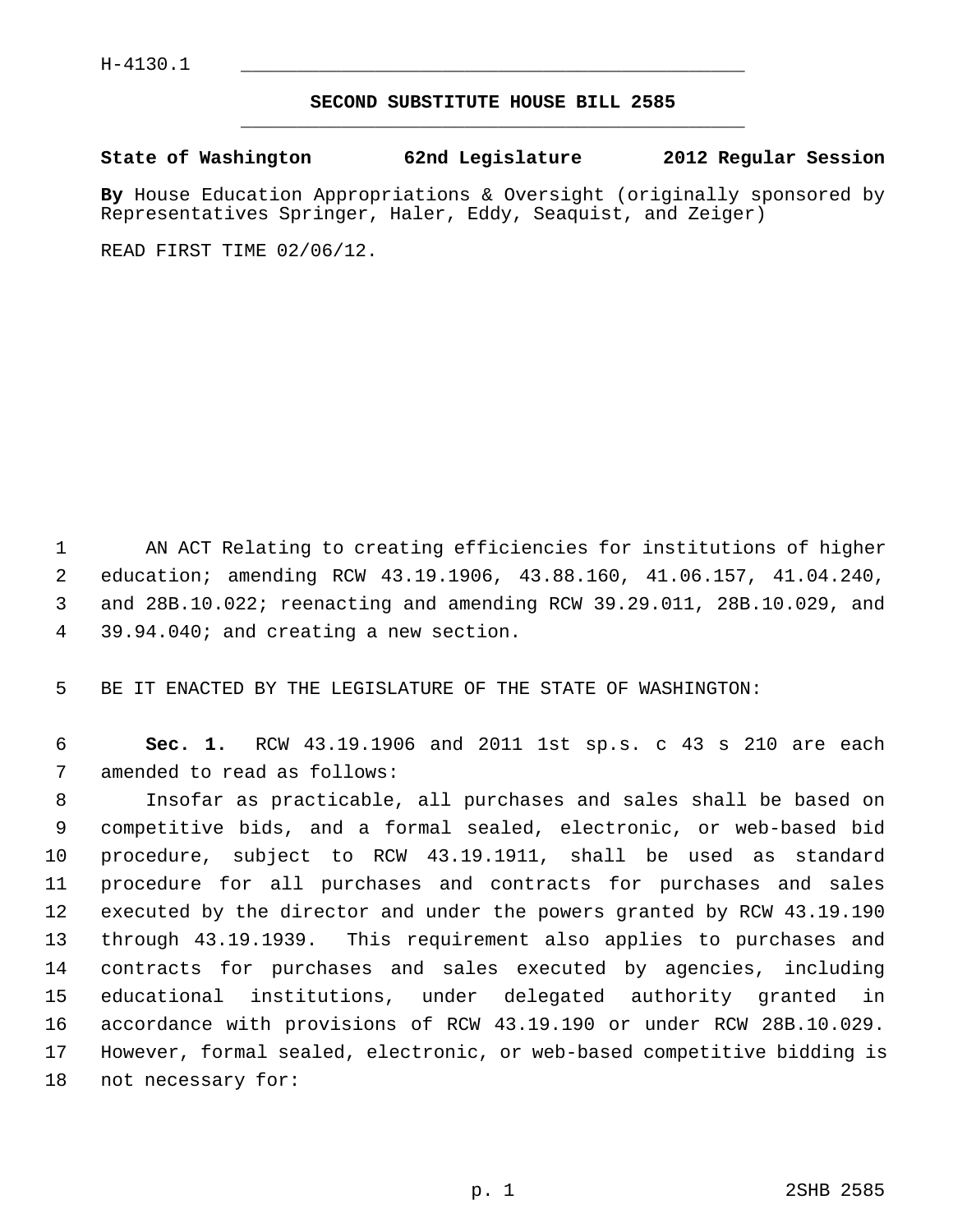1 (1) Emergency purchases made pursuant to RCW 43.19.200 if the 2 sealed bidding procedure would prevent or hinder the emergency from 3 being met appropriately;

 4 (2) Direct buy purchases and informal competitive bidding, as 5 designated by the director of enterprise services. The director of 6 enterprise services shall establish policies annually to define 7 criteria and dollar thresholds for direct buy purchases and informal 8 competitive bidding limits. These criteria may be adjusted to 9 accommodate special market conditions and to promote market diversity 10 for the benefit of the citizens of the state of Washington;

11 (3) Purchases which are clearly and legitimately limited to a 12 single source of supply and purchases involving special facilities, 13 services, or market conditions, in which instances the purchase price 14 may be best established by direct negotiation;

15 (4) Purchases of insurance and bonds by the risk management office 16 under RCW 43.19.769;

17 (5) Purchases and contracts for vocational rehabilitation clients 18 of the department of social and health services: PROVIDED, That this 19 exemption is effective only when the director of enterprise services, 20 after consultation with the director of the division of vocational 21 rehabilitation and appropriate department of social and health services 22 procurement personnel, declares that such purchases may be best 23 executed through direct negotiation with one or more suppliers in order 24 to expeditiously meet the special needs of the state's vocational 25 rehabilitation clients;

26 (6) Purchases by universities for hospital operation or biomedical 27 teaching or research purposes and by the director of enterprise 28 services, as the agent for state hospitals as defined in RCW 72.23.010, 29 and for health care programs provided in state correctional 30 institutions as defined in RCW 72.65.010(3) and veterans' institutions 31 as defined in RCW 72.36.010 and 72.36.070, made by participating in 32 contracts for materials, supplies, and equipment entered into by 33 nonprofit cooperative hospital group purchasing organizations;

34 (7) Purchases for resale by institutions of higher education to 35 other than public agencies when such purchases are for the express 36 purpose of supporting instructional programs and may best be executed 37 through direct negotiation with one or more suppliers in order to meet 38 the special needs of the institution;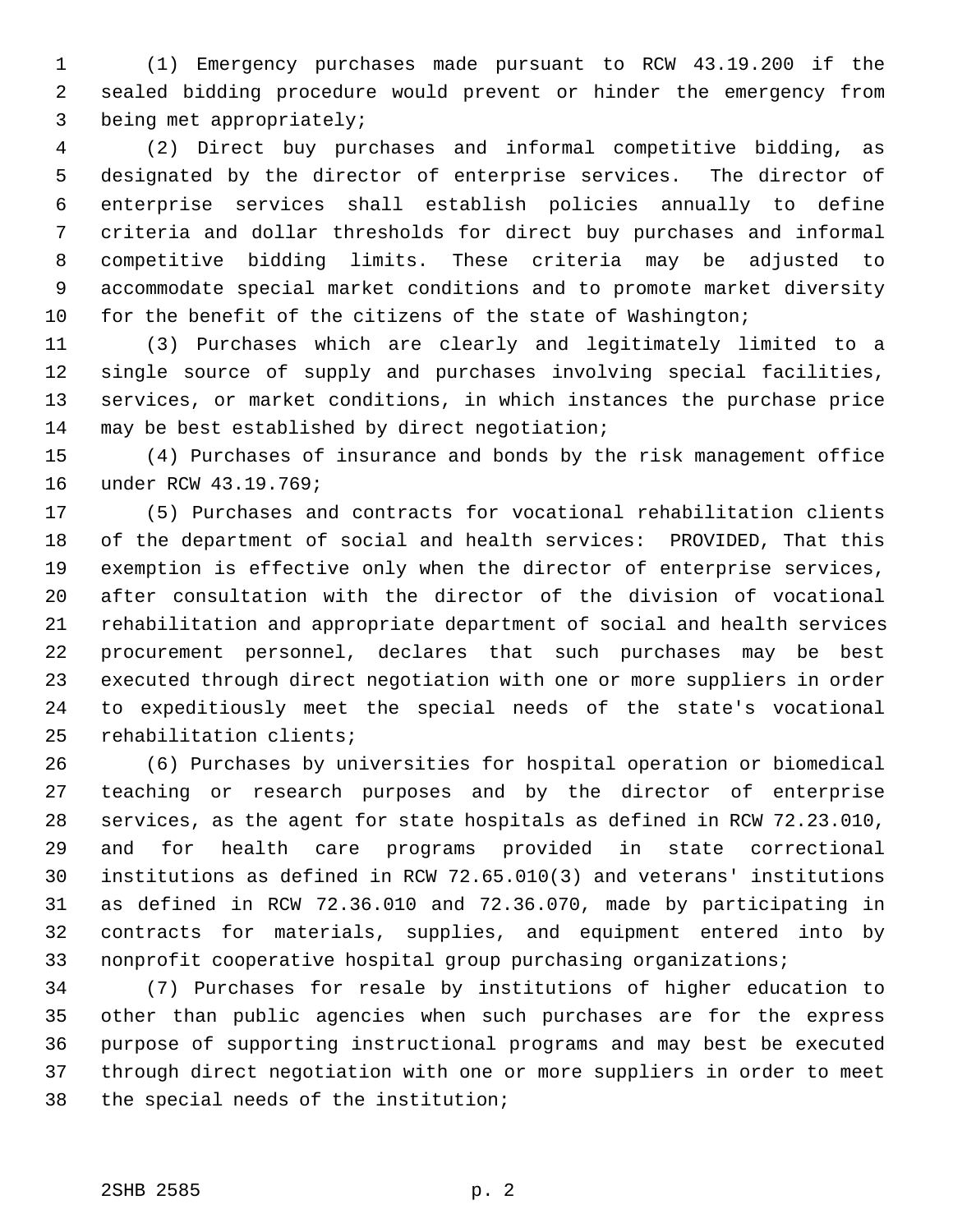1 (8) Purchases by institutions of higher education under RCW 2 43.19.190(2), direct buy purchases, and informal competitive bidding, 3 as designated by the director of enterprise services; ((and))

 4 (9) Purchases by institutions of higher education less than one hundred thousand dollars. However, for purchases of ten thousand dollars or more and less than one hundred thousand dollars, quotations must be secured from at least three vendors to assure establishment of a competitive price and may be obtained by telephone or written quotations, or both. For purchases of ten thousand dollars or more and less than one hundred thousand dollars, each institution of higher education must: Post the purchasing opportunity on the institution's web site or the common vendor registration and bid notification system for thirty days prior to an award or the minimum length of time otherwise required for notices posted on the common vendor registration and bid notification system; and invite at least one quotation each from a certified minority and a certified woman-owned vendor that otherwise qualifies to perform the work. A record of competition for all such purchases of ten thousand dollars or more and less than one 19 hundred thousand dollars must be documented for audit purposes; and

20 (10) Off-contract purchases of Washington grown food when such food 21 is not available from Washington sources through an existing contract. 22 However, Washington grown food purchased under this subsection must be 23 of an equivalent or better quality than similar food available through 24 the contract and be able to be paid from the agency's existing budget. 25 This requirement also applies to purchases and contracts for purchases 26 executed by state agencies, including institutions of higher education, 27 under delegated authority granted in accordance with RCW 43.19.190 or 28 under RCW 28B.10.029.

29 ((Beginning on July 1, 1995, and on July 1st of each succeeding odd-numbered year, the dollar limits specified in this section shall be adjusted as follows: The office of financial management shall calculate such limits by adjusting the previous biennium's limits by the appropriate federal inflationary index reflecting the rate of inflation for the previous biennium. Such amounts shall be rounded to 35 the nearest one hundred dollars.))

36 As used in this section, "Washington grown" has the definition in 37 RCW 15.64.060.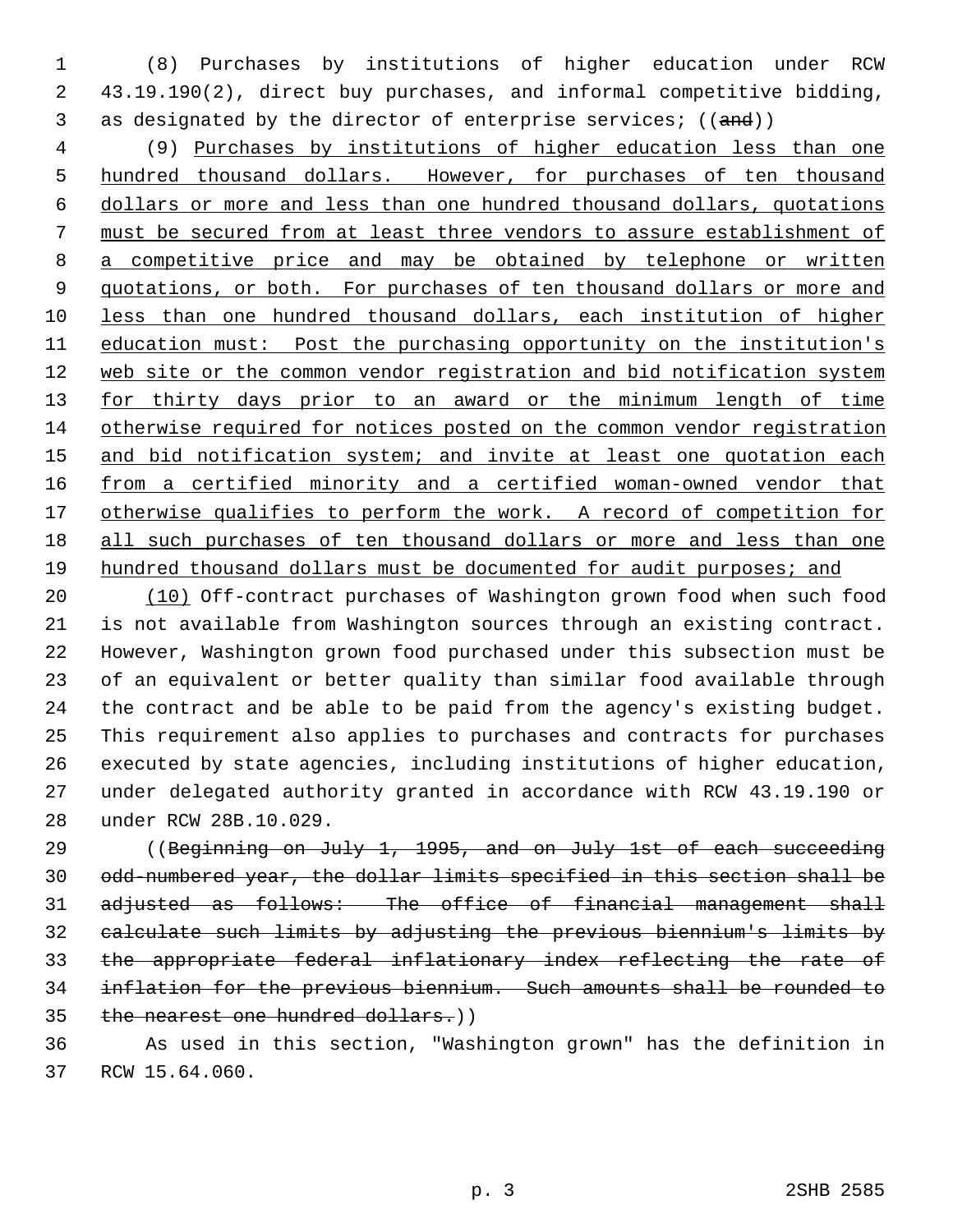1 **Sec. 2.** RCW 39.29.011 and 2011 1st sp.s. c 43 s 522 and 2011 c 358 2 s 4 are each reenacted and amended to read as follows:

 3 All personal service contracts shall be entered into pursuant to 4 competitive solicitation, except for:

- 5 (1) Emergency contracts;
- 6 (2) Sole source contracts;
- 7 (3) Contract amendments;

 8 (4) Contracts of less than twenty thousand dollars between a 9 consultant and an agency ((of less than twenty thousand dollars)) other 10 than an institution of higher education as defined in RCW 28B.10.016. 11 However, contracts of five thousand dollars or greater but less than 12 ten thousand dollars shall have documented evidence of competition. 13 Contracts of ten thousand dollars or greater, but less than twenty 14 thousand dollars, shall have documented evidence of competition, which 15 must include agency posting of the contract opportunity on the state's 16 common vendor registration and bid notification system. Agencies shall 17 not structure contracts to evade these requirements;

 (5) Contracts of less than one hundred thousand dollars between a consultant and an institution of higher education as defined in RCW 28B.10.016. However, for contracts of ten thousand dollars or greater 21 but less than one hundred thousand dollars, institutions of higher education must: Post the purchasing opportunity on the institution's web site or the common vendor registration and bid notification system for thirty days prior to an award or the minimum length of time 25 otherwise required for notices posted on the common vendor registration 26 and bid notification system; invite at least one quotation each from a certified minority and a certified woman-owned vendor that otherwise qualifies to do the work; and document evidence of competition. 29 ((Agencies)) Institutions shall not structure contracts to evade these 30 requirements; and

31  $((\langle 5 \rangle)(6)$  Other specific contracts or classes or groups of 32 contracts exempted from the competitive solicitation process by the 33 director of the department of enterprise services when it has been 34 determined that a competitive solicitation process is not appropriate 35 or cost-effective.

36 **Sec. 3.** RCW 43.88.160 and 2006 c 1 s 6 are each amended to read as 37 follows: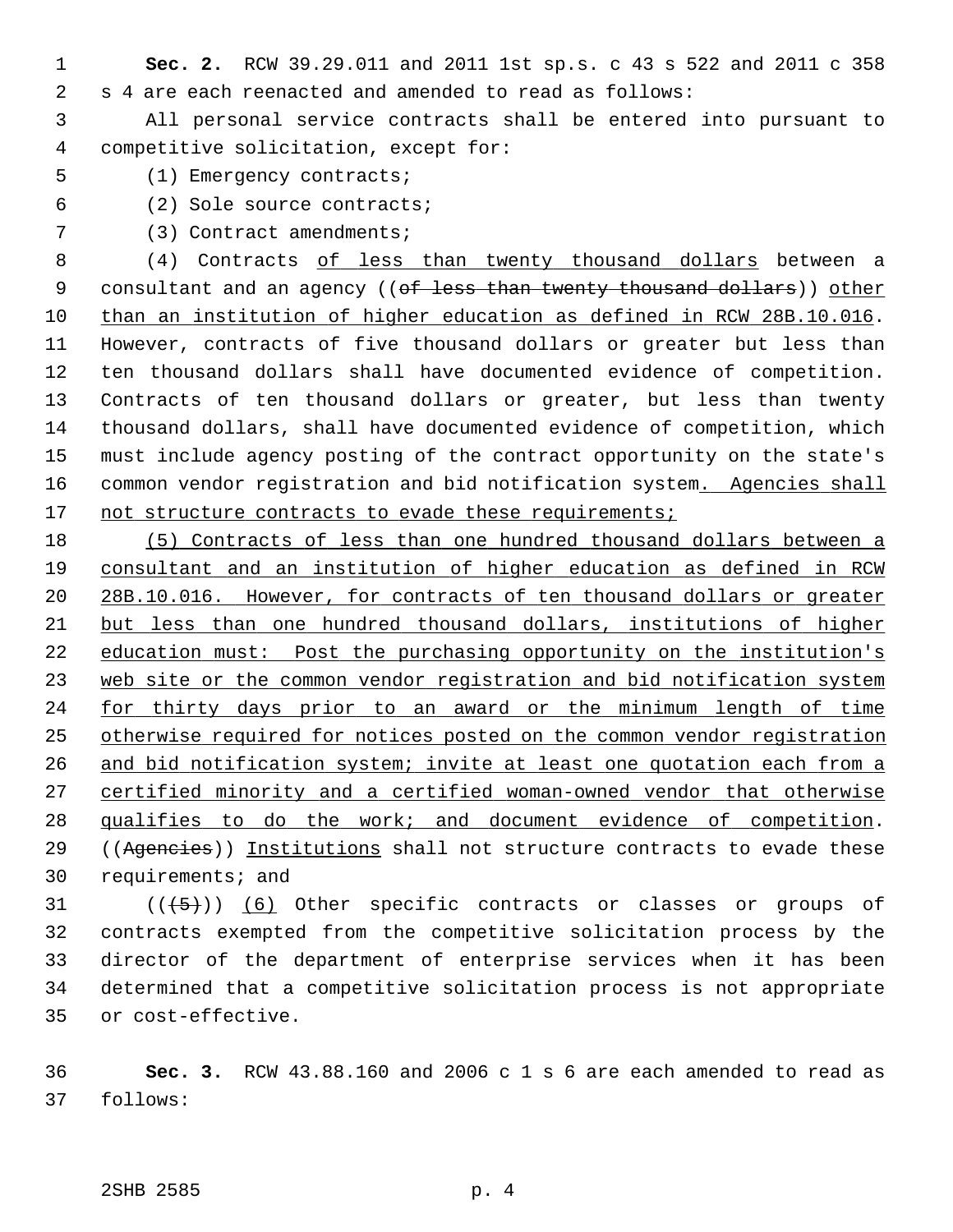1 This section sets forth the major fiscal duties and 2 responsibilities of officers and agencies of the executive branch. The 3 regulations issued by the governor pursuant to this chapter shall 4 provide for a comprehensive, orderly basis for fiscal management and 5 control, including efficient accounting and reporting therefor, for the 6 executive branch of the state government and may include, in addition, 7 such requirements as will generally promote more efficient public 8 management in the state.

 9 (1) Governor; director of financial management. The governor, 10 through the director of financial management, shall devise and 11 supervise a modern and complete accounting system for each agency to 12 the end that all revenues, expenditures, receipts, disbursements, 13 resources, and obligations of the state shall be properly and 14 systematically accounted for. The accounting system shall include the 15 development of accurate, timely records and reports of all financial 16 affairs of the state. The system shall also provide for central 17 accounts in the office of financial management at the level of detail 18 deemed necessary by the director to perform central financial 19 management. The director of financial management shall adopt and 20 periodically update an accounting procedures manual. Any agency 21 maintaining its own accounting and reporting system shall comply with 22 the updated accounting procedures manual and the rules of the director 23 adopted under this chapter. An agency may receive a waiver from 24 complying with this requirement if the waiver is approved by the 25 director. Waivers expire at the end of the fiscal biennium for which 26 they are granted. The director shall forward notice of waivers granted 27 to the appropriate legislative fiscal committees. The director of 28 financial management may require such financial, statistical, and other 29 reports as the director deems necessary from all agencies covering any 30 period.

31 (2) Except as provided in chapter 43.88C RCW, the director of 32 financial management is responsible for quarterly reporting of primary 33 operating budget drivers such as applicable workloads, caseload 34 estimates, and appropriate unit cost data. These reports shall be 35 transmitted to the legislative fiscal committees or by electronic means 36 to the legislative evaluation and accountability program committee. 37 Quarterly reports shall include actual monthly data and the variance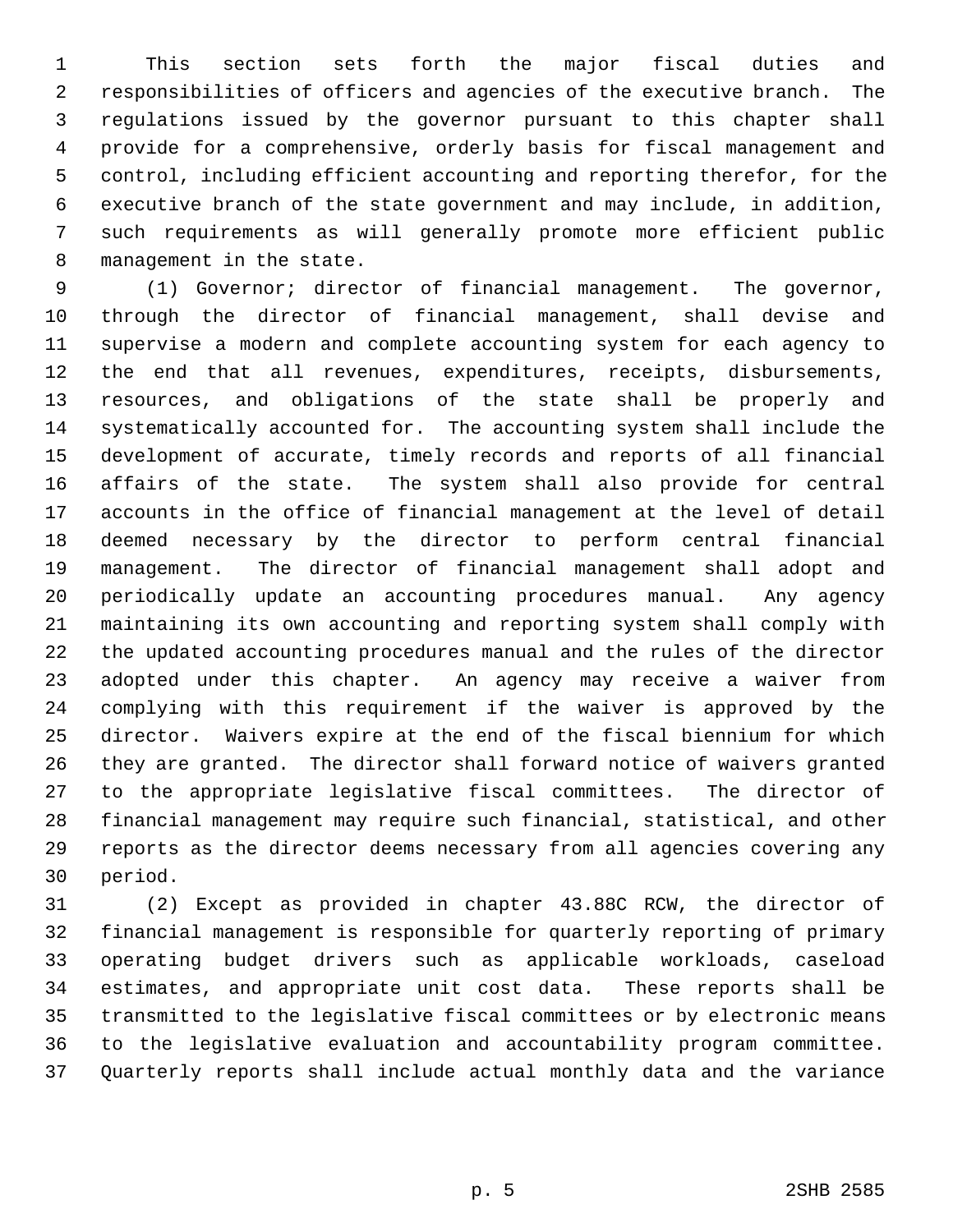1 between actual and estimated data to date. The reports shall also 2 include estimates of these items for the remainder of the budget 3 period.

 4 (3) The director of financial management shall report at least 5 annually to the appropriate legislative committees regarding the status 6 of all appropriated capital projects, including transportation 7 projects, showing significant cost overruns or underruns. If funds are 8 shifted from one project to another, the office of financial management 9 shall also reflect this in the annual variance report. Once a project 10 is complete, the report shall provide a final summary showing estimated 11 start and completion dates of each project phase compared to actual 12 dates, estimated costs of each project phase compared to actual costs, 13 and whether or not there are any outstanding liabilities or unsettled 14 claims at the time of completion.

15 (4) In addition, the director of financial management, as agent of 16 the governor, shall:

17 (a) Develop and maintain a system of internal controls and internal 18 audits comprising methods and procedures to be adopted by each agency 19 that will safeguard its assets, check the accuracy and reliability of 20 its accounting data, promote operational efficiency, and encourage 21 adherence to prescribed managerial policies for accounting and 22 financial controls. The system developed by the director shall include 23 criteria for determining the scope and comprehensiveness of internal 24 controls required by classes of agencies, depending on the level of 25 resources at risk.

26 Each agency head or authorized designee shall be assigned the 27 responsibility and authority for establishing and maintaining internal 28 audits following the standards of internal auditing of the institute of 29 internal auditors;

30 (b) Make surveys and analyses of agencies with the object of 31 determining better methods and increased effectiveness in the use of 32 manpower and materials; and the director shall authorize expenditures 33 for employee training to the end that the state may benefit from 34 training facilities made available to state employees;

35 (c) Establish policies for allowing the contracting of child care 36 services;

37 (d) Report to the governor with regard to duplication of effort or 38 lack of coordination among agencies;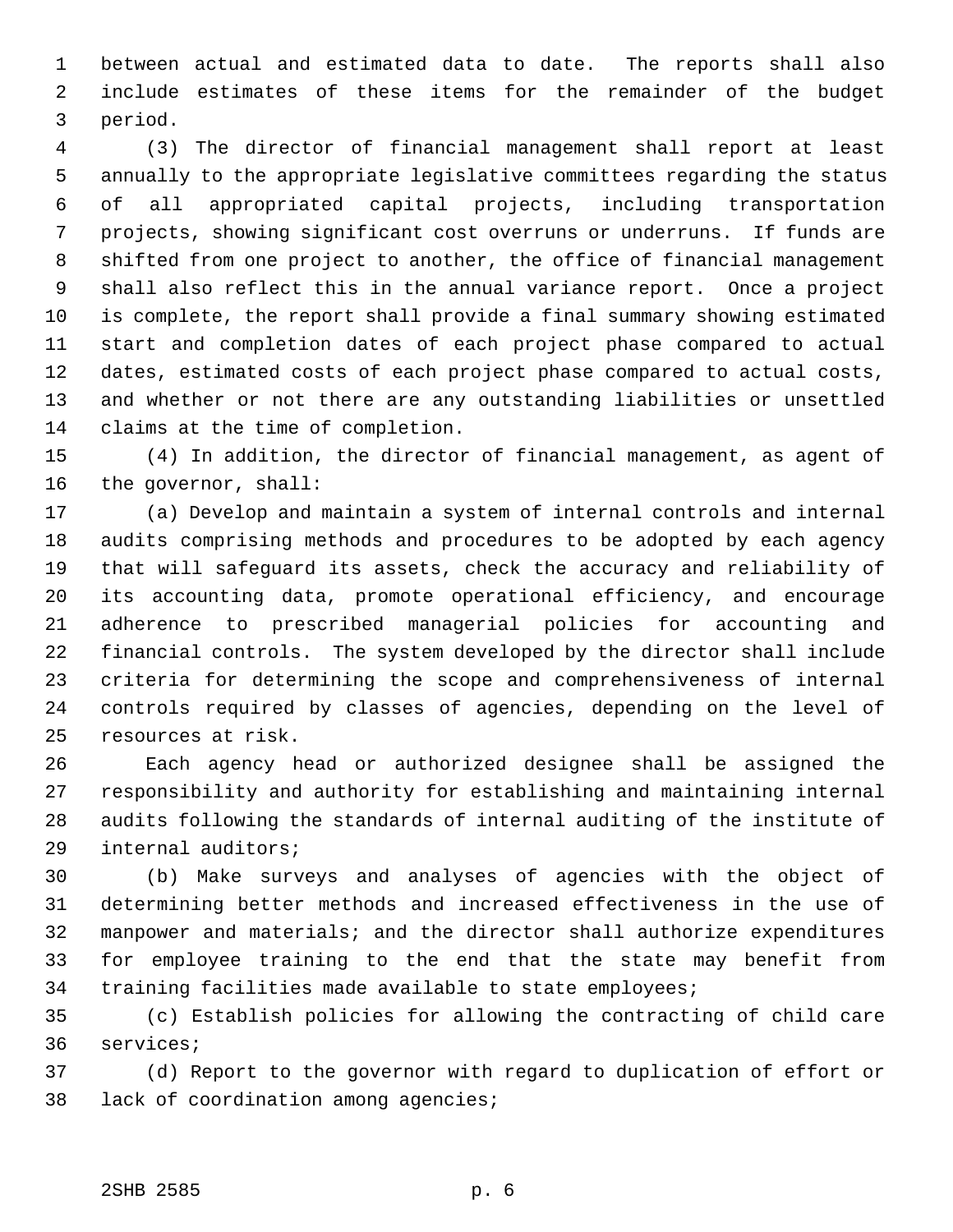1 (e) Review any pay and classification plans, and changes 2 thereunder, developed by any agency for their fiscal impact: PROVIDED, 3 That none of the provisions of this subsection shall affect merit 4 systems of personnel management now existing or hereafter established 5 by statute relating to the fixing of qualifications requirements for 6 recruitment, appointment, or promotion of employees of any agency. The 7 director shall advise and confer with agencies including appropriate 8 standing committees of the legislature as may be designated by the 9 speaker of the house and the president of the senate regarding the 10 fiscal impact of such plans and may amend or alter the plans, except 11 that for the following agencies no amendment or alteration of the plans 12 may be made without the approval of the agency concerned: Agencies 13 headed by elective officials;

14 (f) Fix the number and classes of positions or authorized employee 15 years of employment for each agency and during the fiscal period amend 16 the determinations previously fixed by the director except that the 17 director shall not be empowered to fix the number or the classes for 18 the following: Agencies headed by elective officials;

19 (g) Adopt rules to effectuate provisions contained in (a) through 20 (f) of this subsection.

21 (5) The treasurer shall:

22 (a) Receive, keep, and disburse all public funds of the state not 23 expressly required by law to be received, kept, and disbursed by some 24 other persons: PROVIDED, That this subsection shall not apply to those 25 public funds of the institutions of higher learning which are not 26 subject to appropriation;

27 (b) Receive, disburse, or transfer public funds under the 28 treasurer's supervision or custody;

29 (c) Keep a correct and current account of all moneys received and 30 disbursed by the treasurer, classified by fund or account;

31 (d) Coordinate agencies' acceptance and use of credit cards and 32 other payment methods, if the agencies have received authorization 33 under RCW 43.41.180;

34 (e) Perform such other duties as may be required by law or by 35 regulations issued pursuant to this law.

36 It shall be unlawful for the treasurer to disburse public funds in 37 the treasury except upon forms or by alternative means duly prescribed 38 by the director of financial management. These forms or alternative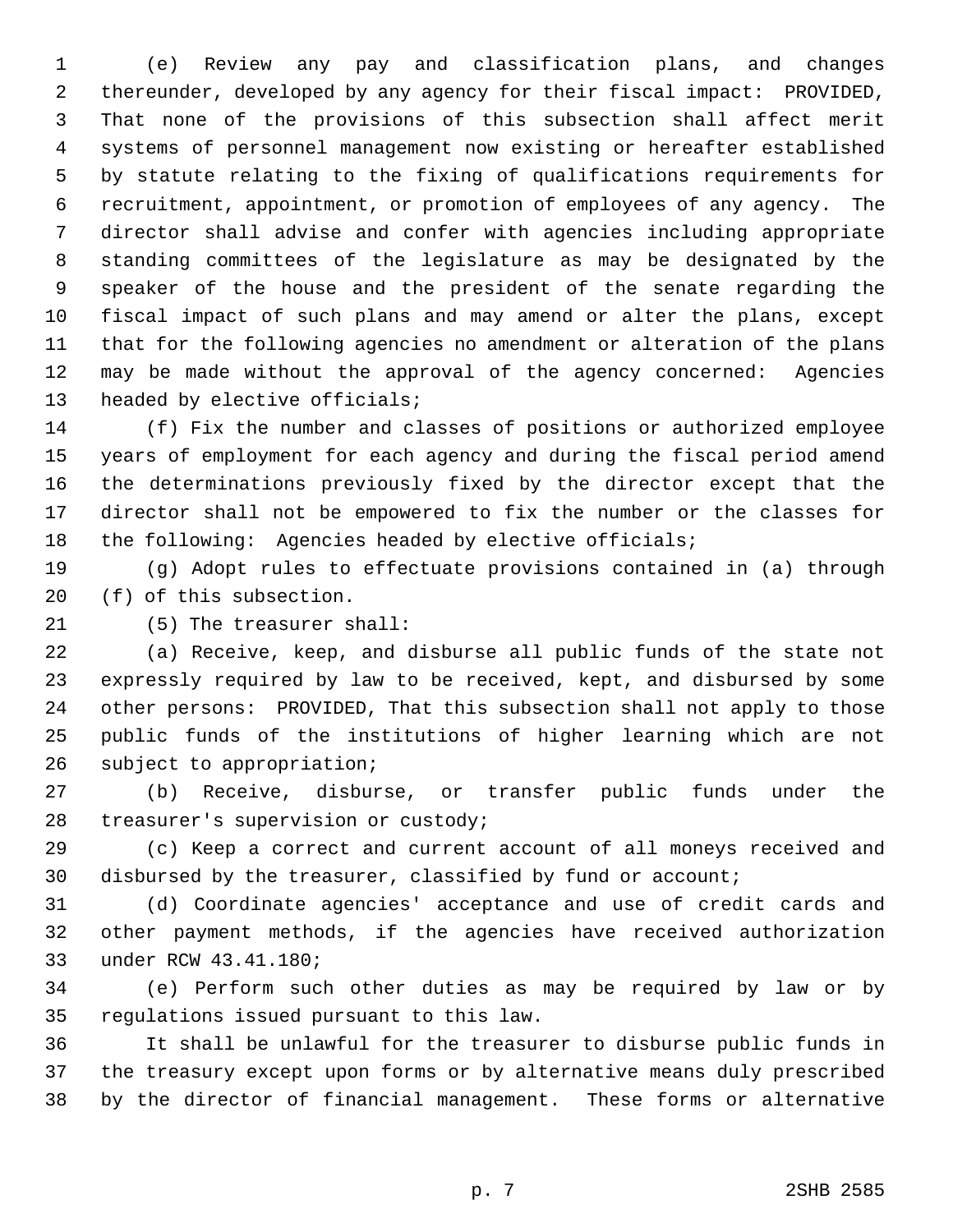1 means shall provide for authentication and certification by the agency 2 head or the agency head's designee that the services have been rendered 3 or the materials have been furnished; or, in the case of loans or 4 grants, that the loans or grants are authorized by law; or, in the case 5 of payments for periodic maintenance services to be performed on state 6 owned equipment, that a written contract for such periodic maintenance 7 services is currently in effect; and the treasurer shall not be liable 8 under the treasurer's surety bond for erroneous or improper payments so 9 made. When services are lawfully paid for in advance of full 10 performance by any private individual or business entity other than 11 equipment maintenance providers or as provided for by RCW 42.24.035, 12 such individual or entity other than central stores rendering such 13 services shall make a cash deposit or furnish surety bond coverage to 14 the state as shall be fixed in an amount by law, or if not fixed by 15 law, then in such amounts as shall be fixed by the director of the 16 department of ((general administration)) enterprise services but in no 17 case shall such required cash deposit or surety bond be less than an 18 amount which will fully indemnify the state against any and all losses 19 on account of breach of promise to fully perform such services. No 20 payments shall be made in advance for any equipment maintenance 21 services to be performed more than twelve months after such payment 22 except that institutions of higher education as defined in RCW 23 28B.10.016 may make payments in advance for equipment maintenance 24 services to be performed up to sixty months after such payment. Any 25 such bond so furnished shall be conditioned that the person, firm or 26 corporation receiving the advance payment will apply it toward 27 performance of the contract. The responsibility for recovery of 28 erroneous or improper payments made under this section shall lie with 29 the agency head or the agency head's designee in accordance with 30 ((regulations)) rules issued pursuant to this chapter. Nothing in this 31 section shall be construed to permit a public body to advance funds to 32 a private service provider pursuant to a grant or loan before services 33 have been rendered or material furnished.

34 (6) The state auditor shall:

35 (a) Report to the legislature the results of current post audits 36 that have been made of the financial transactions of each agency; to 37 this end the auditor may, in the auditor's discretion, examine the 38 books and accounts of any agency, official, or employee charged with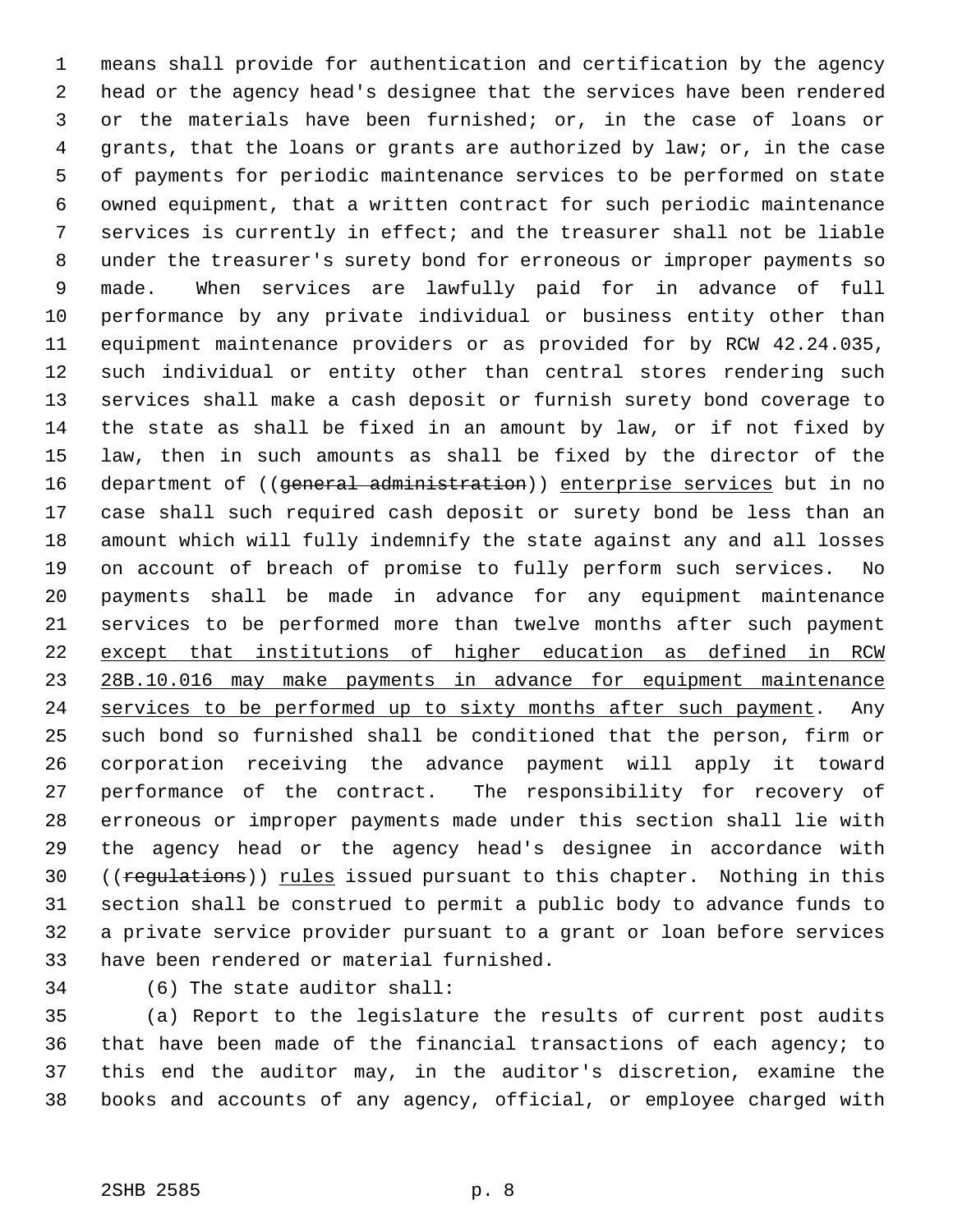1 the receipt, custody, or safekeeping of public funds. Where feasible 2 in conducting examinations, the auditor shall utilize data and findings 3 from the internal control system prescribed by the office of financial 4 management. The current post audit of each agency may include a 5 section on recommendations to the legislature as provided in (c) of 6 this subsection.

 7 (b) Give information to the legislature, whenever required, upon 8 any subject relating to the financial affairs of the state.

 9 (c) Make the auditor's official report on or before the thirty-10 first of December which precedes the meeting of the legislature. The 11 report shall be for the last complete fiscal period and shall include 12 determinations as to whether agencies, in making expenditures, complied 13 with the laws of this state. The state auditor is authorized to 14 perform or participate in performance verifications and performance 15 audits as expressly authorized by the legislature in the omnibus 16 biennial appropriations acts or in the performance audit work plan 17 approved by the joint legislative audit and review committee. The 18 state auditor, upon completing an audit for legal and financial 19 compliance under chapter 43.09 RCW or a performance verification, may 20 report to the joint legislative audit and review committee or other 21 appropriate committees of the legislature, in a manner prescribed by 22 the joint legislative audit and review committee, on facts relating to 23 the management or performance of governmental programs where such facts 24 are discovered incidental to the legal and financial audit or 25 performance verification. The auditor may make such a report to a 26 legislative committee only if the auditor has determined that the 27 agency has been given an opportunity and has failed to resolve the 28 management or performance issues raised by the auditor. If the auditor 29 makes a report to a legislative committee, the agency may submit to the 30 committee a response to the report. This subsection (6) shall not be 31 construed to authorize the auditor to allocate other than de minimis 32 resources to performance audits except as expressly authorized in the 33 appropriations acts or in the performance audit work plan. The results 34 of a performance audit conducted by the state auditor that has been 35 requested by the joint legislative audit and review committee must only 36 be transmitted to the joint legislative audit and review committee.

37 (d) Be empowered to take exception to specific expenditures that 38 have been incurred by any agency or to take exception to other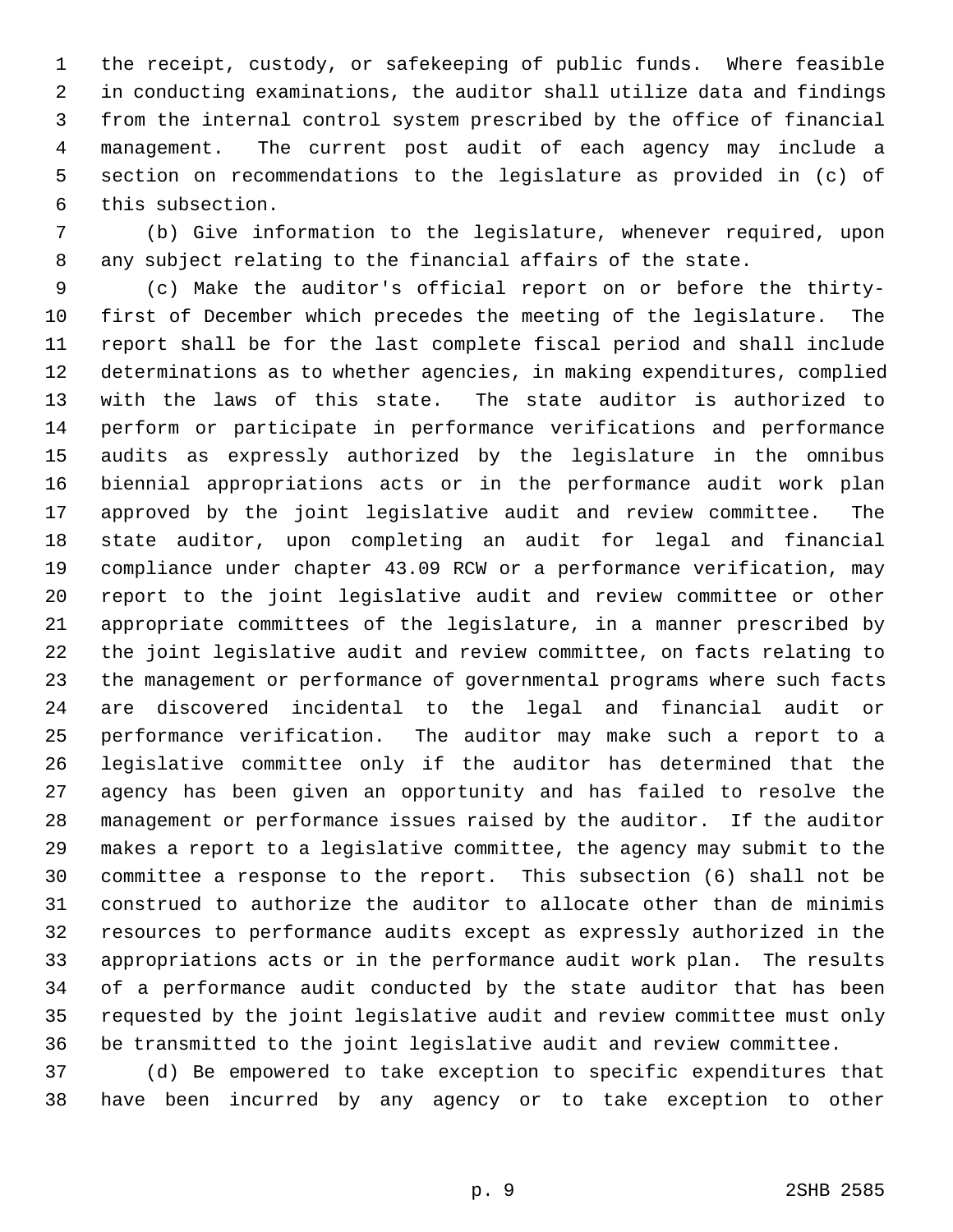1 practices related in any way to the agency's financial transactions and 2 to cause such exceptions to be made a matter of public record, 3 including disclosure to the agency concerned and to the director of 4 financial management. It shall be the duty of the director of 5 financial management to cause corrective action to be taken within six 6 months, such action to include, as appropriate, the withholding of 7 funds as provided in RCW 43.88.110. The director of financial 8 management shall annually report by December 31st the status of audit 9 resolution to the appropriate committees of the legislature, the state 10 auditor, and the attorney general. The director of financial 11 management shall include in the audit resolution report actions taken 12 as a result of an audit including, but not limited to, types of 13 personnel actions, costs and types of litigation, and value of recouped 14 goods or services.

15 (e) Promptly report any irregularities to the attorney general.

16 (f) Investigate improper governmental activity under chapter 42.40 17 RCW.

18 ( $(\overline{q})$ ) In addition to the authority given to the state auditor in 19 this subsection (6), the state auditor is authorized to conduct 20 performance audits identified in RCW 43.09.470. Nothing in this 21 subsection (6) shall limit, impede, or restrict the state auditor from 22 conducting performance audits identified in RCW 43.09.470.

23 (7) The joint legislative audit and review committee may:

24 (a) Make post audits of the financial transactions of any agency 25 and management surveys and program reviews as provided for in chapter 26 44.28 RCW as well as performance audits and program evaluations. To 27 this end the joint committee may in its discretion examine the books, 28 accounts, and other records of any agency, official, or employee.

29 (b) Give information to the legislature or any legislative 30 committee whenever required upon any subject relating to the 31 performance and management of state agencies.

32 (c) Make a report to the legislature which shall include at least 33 the following:

34 (i) Determinations as to the extent to which agencies in making 35 expenditures have complied with the will of the legislature and in this 36 connection, may take exception to specific expenditures or financial 37 practices of any agencies; and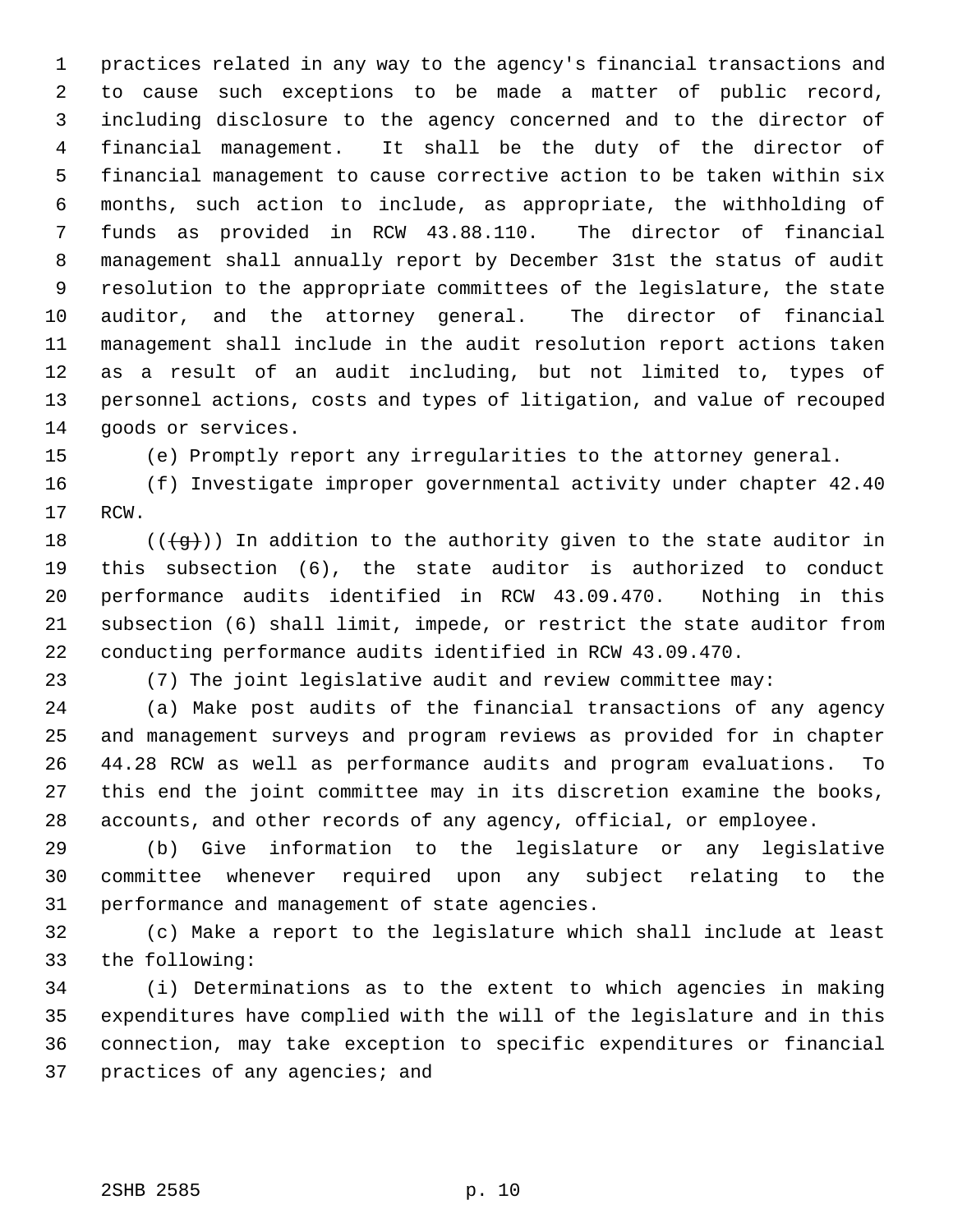1 (ii) Such plans as it deems expedient for the support of the 2 state's credit, for lessening expenditures, for promoting frugality and 3 economy in agency affairs, and generally for an improved level of 4 fiscal management.

 5 **Sec. 4.** RCW 41.06.157 and 2011 1st sp.s. c 43 s 411 are each 6 amended to read as follows:

 7 (1) To promote the most effective use of the state's workforce and 8 improve the effectiveness and efficiency of the delivery of services to 9 the citizens of the state, the director shall adopt and maintain a 10 comprehensive classification plan for all positions in the classified 11 service. The classification plan must:

12 (a) Be simple and streamlined;

13 (b) Support state agencies in responding to changing technologies, 14 economic and social conditions, and the needs of its citizens;

15 (c) Value workplace diversity;

16 (d) Facilitate the reorganization and decentralization of 17 governmental services;

18 (e) Enhance mobility and career advancement opportunities; and

19 (f) Consider rates in other public employment and private 20 employment in the state.

21 (2) An appointing authority and an employee organization 22 representing classified employees of the appointing authority for 23 collective bargaining purposes may jointly request the human resources 24 director to initiate a classification study.

25 (3) For institutions of higher education and related boards, the 26 director may adopt special salary ranges to be competitive with 27 positions of a similar nature in the state or the locality in which the 28 institution of higher education or related board is located.

29 (4) For health care classifications, institutions of higher education may implement higher education health care special pay plans to be competitive with positions of a similar nature in the locality in which the institution of higher education is located. In administering a special pay plan, institutions may authorize compensation changes including but not limited to increases in salary ranges, new top steps in salary ranges, premium pay, and adjustments for community practice. Such special pay plans are not subject to director approval or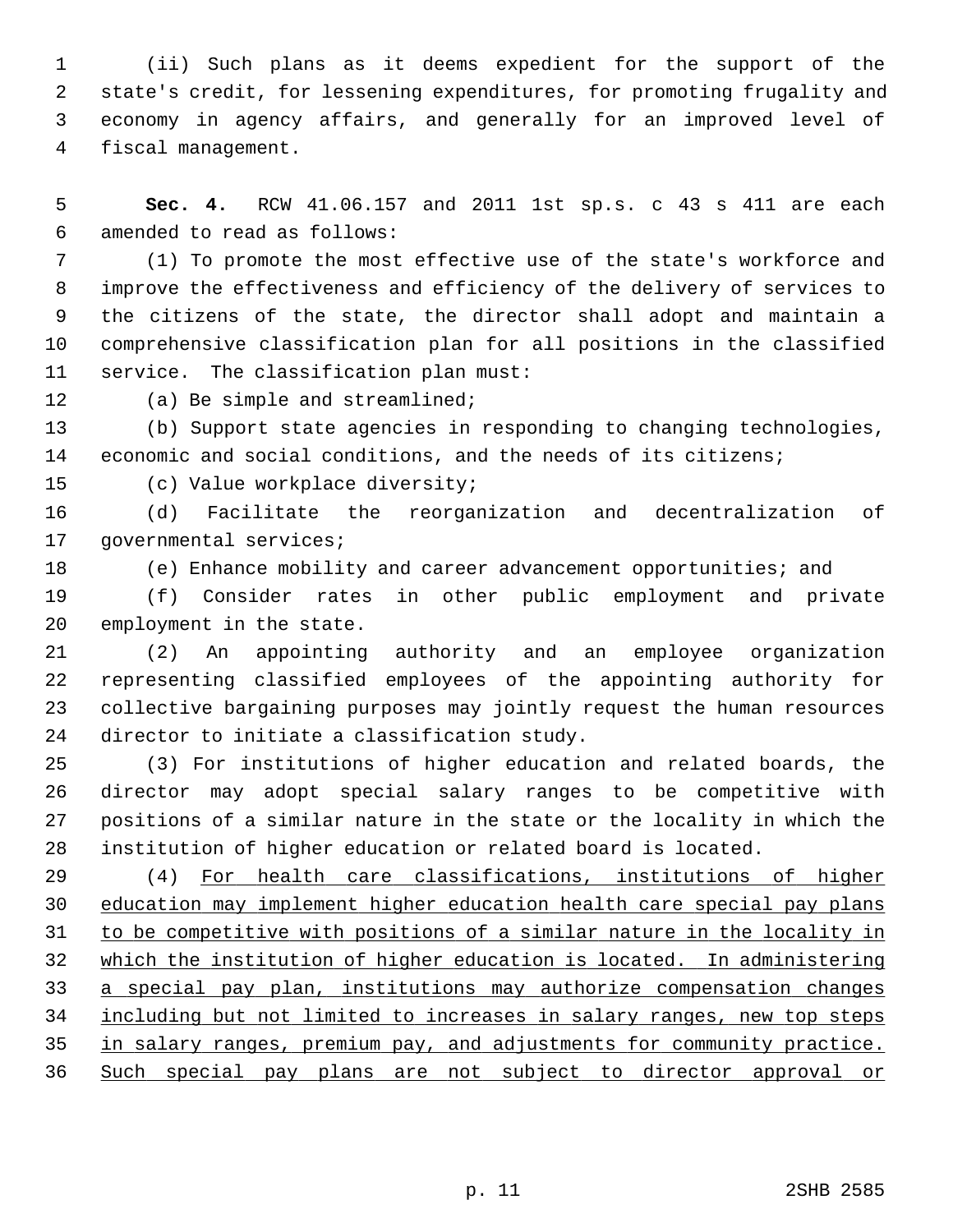1 adoption, however, institutions of higher education shall report 2 annually to the director actions they have taken under the provisions 3 of this section.

 4 (5) The director may undertake salary surveys of positions in other 5 public and private employment to establish market rates. Any salary 6 survey information collected from private employers which identifies a 7 specific employer with salary rates which the employer pays to its 8 employees shall not be subject to public disclosure under chapter 42.56 9 RCW.

10 **Sec. 5.** RCW 41.04.240 and 1977 ex.s. c 269 s 1 are each amended to 11 read as follows:

12 (1) Except with regard to institutions of higher education as 13 defined in RCW 28B.10.016, any official of the state or of any 14 political subdivision, municipal corporation, or quasi-municipal 15 corporation authorized to disburse funds in payment of salaries and 16 wages of employees is authorized upon written request of at least 17 twenty-five employees to pay all or part of such salaries or wages to 18 any financial institution for either:  $((+1))$  (a) Credit to the 19 employees' accounts in such financial institution; or  $((+2))$  (b) 20 immediate transfer therefrom to the employees' accounts in any other 21 financial institutions( $($  + PROVIDED, That)).

22 (2) In disbursing funds for payment of salaries and wages of 23 employees, institutions of higher education as defined in RCW 24 28B.10.016 are authorized to require the following payment methods:

 (a) For employees who have an account in a financial institution, payment to any financial institution for either: (i) Credit to the employees' accounts in such financial institution; or (ii) immediate transfer therefrom to the employees' accounts in any other financial institutions; and

30 (b) For employees who do not have an account in a financial 31 institution, payment by alternate methods such as payroll cards.

32 (3) Nothing in this section shall be construed as authorizing any 33 employer to require the employees to have an account in any particular 34 financial institution or type of financial institution. A single 35 warrant may be drawn in favor of such financial institution, for the 36 total amount due the employees involved, and written directions 37 provided to such financial institution of the amount to be credited to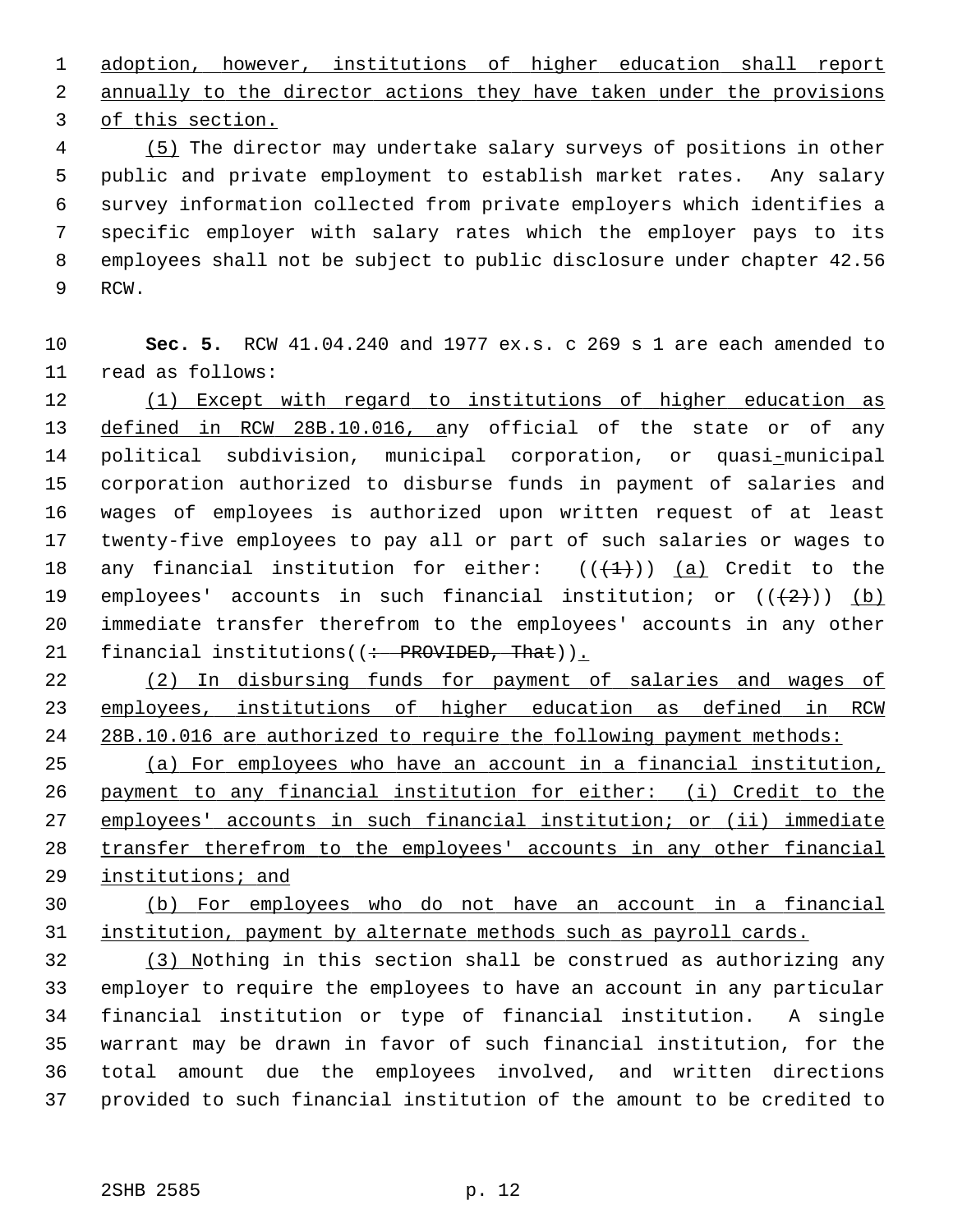1 the account of an employee or to be transferred to an account in 2 another financial institution for such employee. The issuance and 3 delivery by the disbursing officer of a warrant in accordance with the 4 procedure set forth herein and proper indorsement thereof by the 5 financial institution shall have the same legal effect as payment 6 directly to the employee.

 7 For the purposes of this section "financial institution" means any 8 bank or trust company established in this state pursuant to chapter 2, 9 Title 12, United States Code, or Title 30 RCW, and any credit union 10 established in this state pursuant to chapter 14, Title 12, United 11 States Code, or chapter 31.12 RCW, and any mutual savings bank 12 established in this state pursuant to Title 32 RCW, and any savings and 13 loan association established in this state pursuant to chapter 12, 14 Title 12, United States Code, or Title 33 RCW.

15 **Sec. 6.** RCW 28B.10.029 and 2011 1st sp.s. c 43 s 303 and 2011 c 16 198 s 1 are each reenacted and amended to read as follows:

17 (1)(a) An institution of higher education may exercise 18 independently those powers otherwise granted to the director of 19 enterprise services in chapter 43.19 RCW in connection with the 20 purchase and disposition of all material, supplies, services, and 21 equipment needed for the support, maintenance, and use of the 22 respective institution of higher education.

23 (b) Property disposition policies followed by institutions of 24 higher education shall be consistent with policies followed by the 25 department of enterprise services.

 $26$  (c)(i) Except as provided in (c)(ii) of this subsection, purchasing 27 policies and procedures followed by institutions of higher education 28 shall be in compliance with chapters 39.19, 39.29, and 43.03 RCW, and 29 RCW 43.19.1901, 43.19.1906, 43.19.1911, 43.19.1917, 43.19.1937, 30 43.19.685, 43.19.700 through 43.19.704, and 43.19.560 through 31 43.19.637.

 (ii) Institutions of higher education may use all appropriate means for making and paying for travel arrangements including, but not limited to, electronic booking and reservations, advance payment and deposits for tours, lodging and other necessary expenses, and other travel transactions based on standard industry practices and federal accountable plan requirements. Such arrangements shall support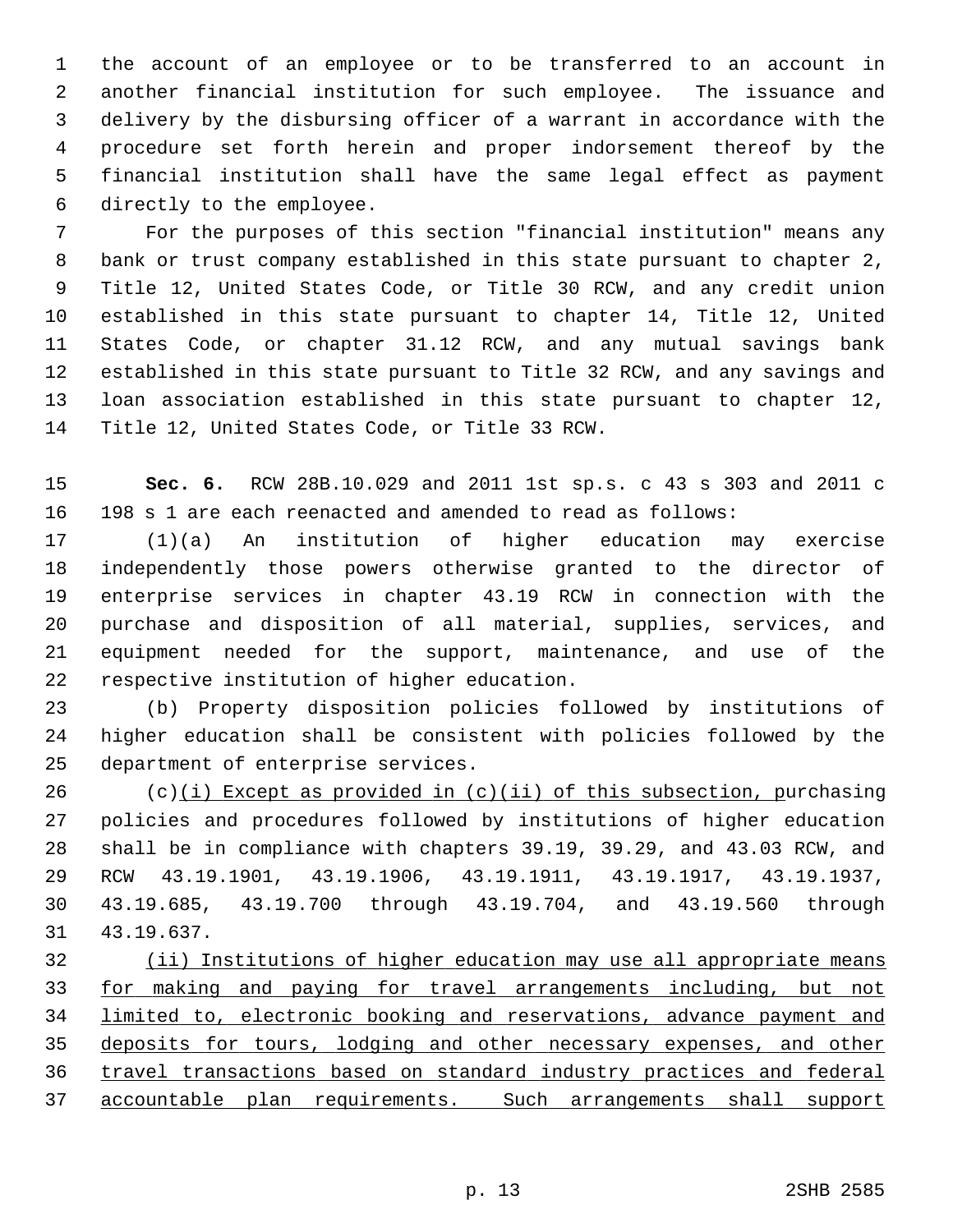student, faculty, staff, and other participants' travel, by groups and individuals, both domestic and international, in the most cost- effective and efficient manner possible, regardless of the source of 4 funds.

 5 (d) Purchases under chapter 39.29, 43.19, or 43.105 RCW by 6 institutions of higher education may be made by using contracts for 7 materials, supplies, services, or equipment negotiated or entered into 8 by, for, or through group purchasing organizations.

 9 (e) The community and technical colleges shall comply with RCW 10 43.19.450.

11 (f) Except for the University of Washington, institutions of higher 12 education shall comply with RCW 43.19.769, 43.19.763, and 43.19.781.

13 (g) If an institution of higher education can satisfactorily 14 demonstrate to the director of the office of financial management that 15 the cost of compliance is greater than the value of benefits from any 16 of the following statutes, then it shall be exempt from them: RCW 17 43.19.685 and 43.19.637.

18 (h) Any institution of higher education that chooses to exercise 19 independent purchasing authority for a commodity or group of 20 commodities shall notify the director of enterprise services. 21 Thereafter the director of enterprise services shall not be required to 22 provide those services for that institution for the duration of the 23 enterprise services contract term for that commodity or group of 24 commodities.

25 (2) The council of presidents and the state board for community and 26 technical colleges shall convene its correctional industries business 27 development advisory committee, and work collaboratively with 28 correctional industries, to:

29 (a) Reaffirm purchasing criteria and ensure that quality, service, 30 and timely delivery result in the best value for expenditure of state 31 dollars;

32 (b) Update the approved list of correctional industries products 33 from which higher education shall purchase; and

34 (c) Develop recommendations on ways to continue to build 35 correctional industries' business with institutions of higher 36 education.

37 (3) Higher education and correctional industries shall develop a 38 plan to build higher education business with correctional industries to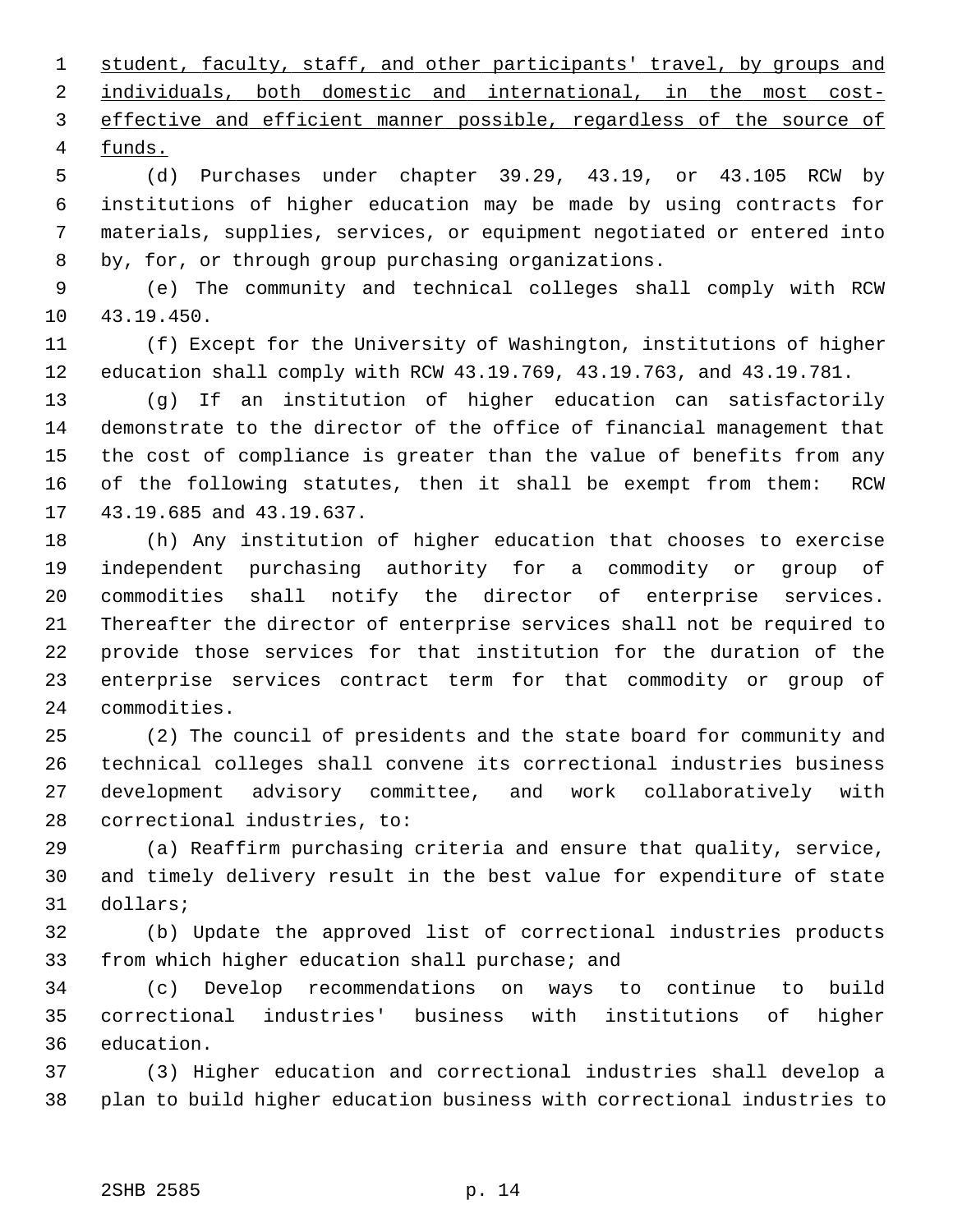1 increase higher education purchases of correctional industries 2 products, based upon the criteria established in subsection (2) of this 3 section. The plan shall include the correctional industries' 4 production and sales goals for higher education and an approved list of 5 products from which higher education institutions shall purchase, based 6 on the criteria established in subsection (2) of this section. Higher 7 education and correctional industries shall report to the legislature 8 regarding the plan and its implementation no later than January 30, 9 2005.

10 (4)(a) Institutions of higher education shall set as a target to 11 contract, beginning not later than June 30, 2006, to purchase one 12 percent of the total goods and services required by the institutions 13 each year produced or provided in whole or in part from class II inmate 14 work programs operated by the department of corrections. Institutions 15 of higher education shall set as a target to contract, beginning not 16 later than June 30, 2008, to purchase two percent of the total goods 17 and services required by the institutions each year produced or 18 provided in whole or in part from class II inmate work programs 19 operated by the department of corrections.

20 (b) Institutions of higher education shall endeavor to assure the 21 department of corrections has notifications of bid opportunities with 22 the goal of meeting or exceeding the purchasing target in (a) of this 23 subsection.

24 **Sec. 7.** RCW 39.94.040 and 2011 1st sp.s. c 43 s 726 and 2011 c 151 25 s 7 are each reenacted and amended to read as follows:

26 (1) Except as provided in RCW 28B.10.022, the state may not enter 27 into any financing contract for itself if the aggregate principal 28 amount payable thereunder is greater than an amount to be established 29 from time to time by the state finance committee or participate in a 30 program providing for the issuance of certificates of participation, 31 including any contract for credit enhancement, without the prior 32 approval of the state finance committee. Except as provided in RCW 33 28B.10.022, the state finance committee shall approve the form of all 34 financing contracts or a standard format for all financing contracts. 35 The state finance committee also may:

36 (a) Consolidate existing or potential financing contracts into 37 master financing contracts with respect to property acquired by one or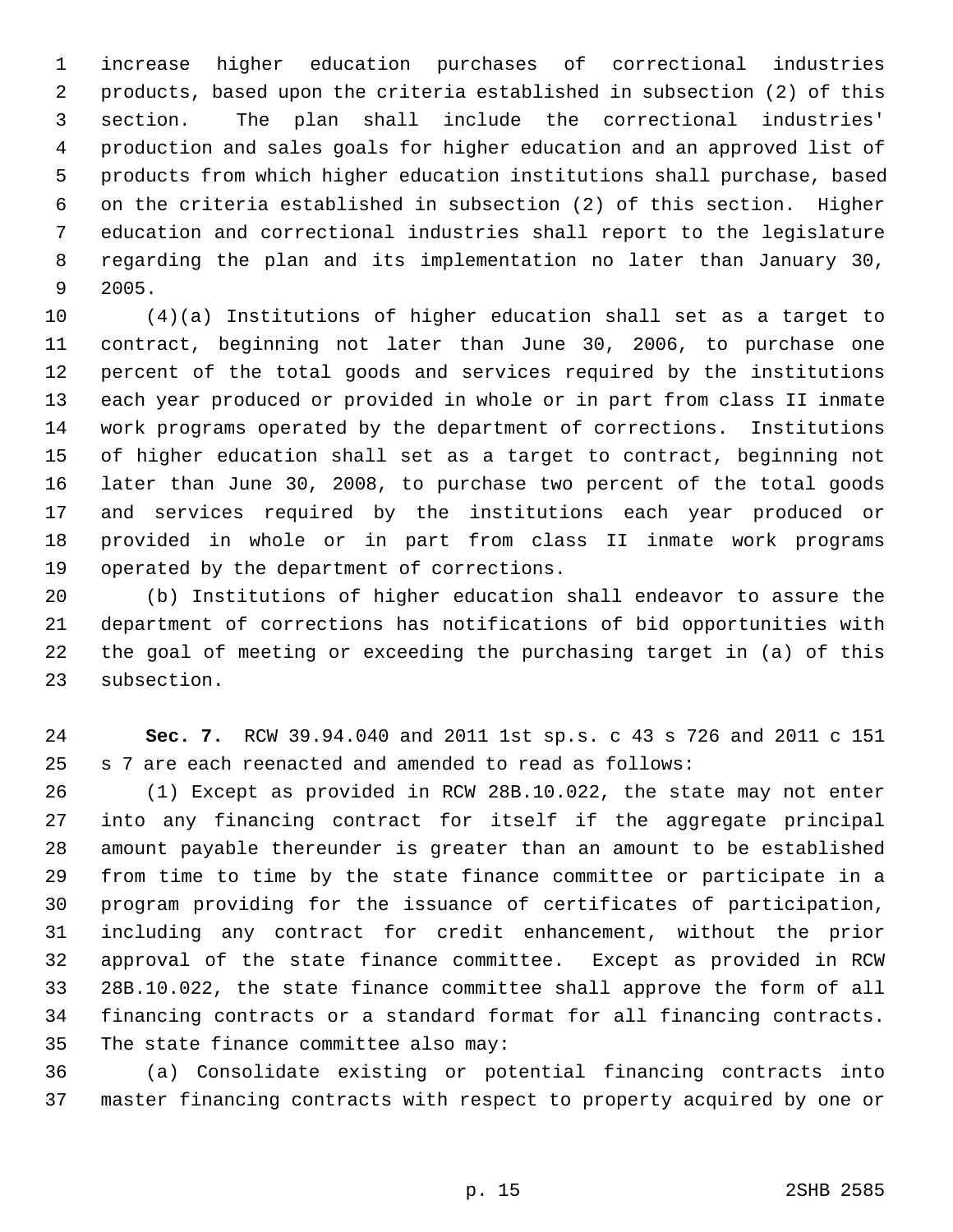1 more agencies, departments, instrumentalities of the state, the state 2 board for community and technical colleges, or a state institution of 3 higher learning; or to be acquired by another agency;

 4 (b) Approve programs providing for the issuance of certificates of 5 participation in master financing contracts for the state or for other 6 agencies;

 7 (c) Enter into agreements with trustees relating to master 8 financing contracts; and

 9 (d) Make appropriate rules for the performance of its duties under 10 this chapter.

11 (2) In the performance of its duties under this chapter, the state 12 finance committee may consult with representatives from the department 13 of general administration, the office of financial management, and the 14 office of the chief information officer.

15 (3) With the approval of the state finance committee, the state 16 also may enter into agreements with trustees relating to financing 17 contracts and the issuance of certificates of participation.

18 (4) Except for financing contracts for real property authorized 19 under RCW 28B.10.022(4) or used for the purposes described under 20 chapter 28B.140 RCW, the state may not enter into any financing 21 contract for real property of the state without prior approval of the 22 legislature. For the purposes of this requirement, a financing 23 contract must be treated as used for real property if it is being 24 entered into by the state for the acquisition of land; the acquisition 25 of an existing building; the construction of a new building; or a major 26 remodeling, renovation, rehabilitation, or rebuilding of an existing 27 building. Prior approval of the legislature is not required under this 28 chapter for a financing contract entered into by the state under this 29 chapter for energy conservation improvements to existing buildings 30 where such improvements include: (a) Fixtures and equipment that are 31 not part of a major remodeling, renovation, rehabilitation, or 32 rebuilding of the building, or (b) other improvements to the building 33 that are being performed for the primary purpose of energy 34 conservation. Such energy conservation improvements must be determined 35 eligible for financing under this chapter by the office of financial 36 management in accordance with financing guidelines established by the 37 state treasurer, and are to be treated as personal property for the 38 purposes of this chapter.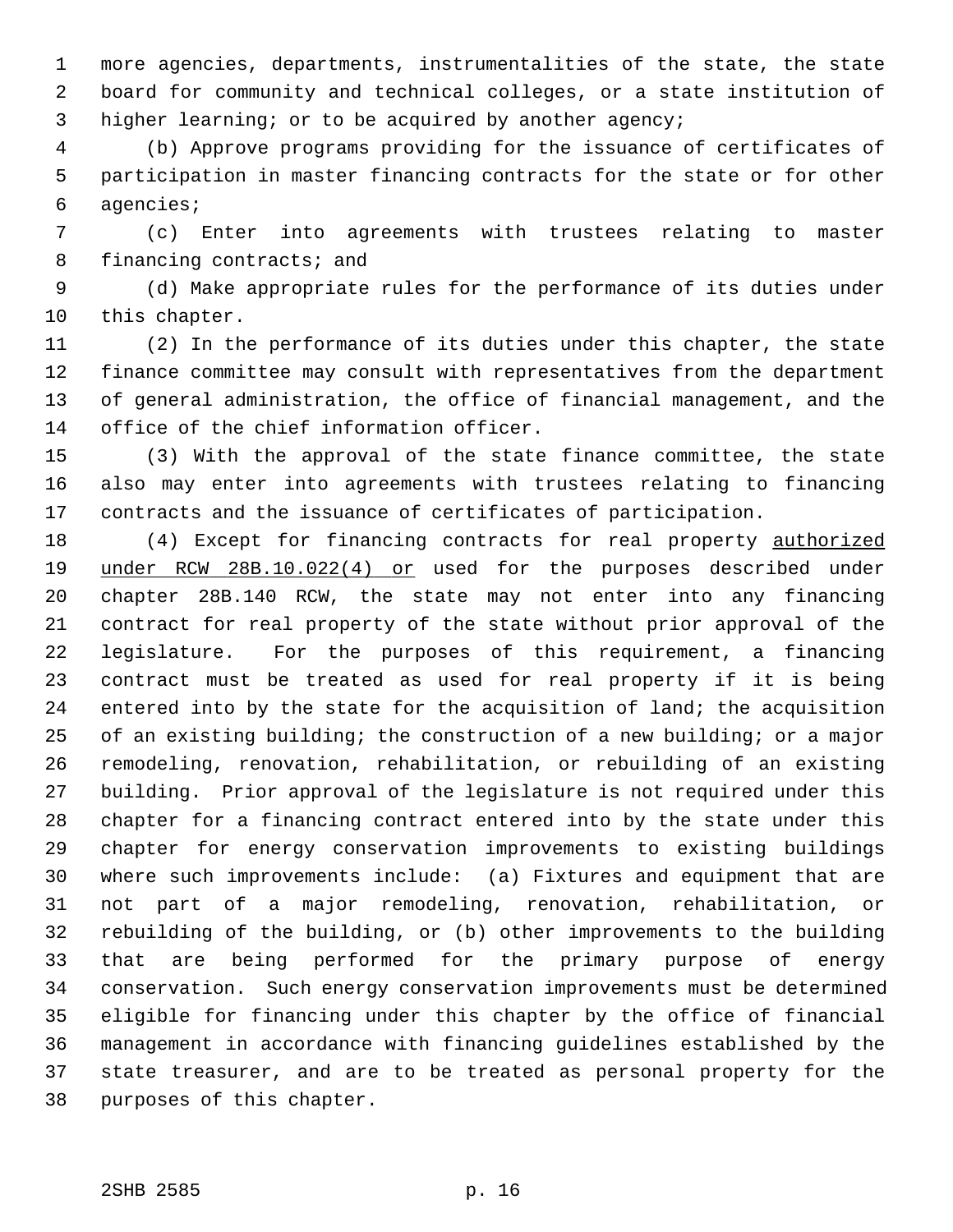1 (5) The state may not enter into any financing contract on behalf 2 of another agency without the approval of such a financing contract by 3 the governing body of the other agency.

 4 **Sec. 8.** RCW 28B.10.022 and 2003 c 6 s 1 are each amended to read 5 as follows:

 6 (1) The boards of regents of the state universities and the boards 7 of trustees of the regional universities, The Evergreen State College, 8 and the state board for community and technical colleges, are severally 9 authorized to enter into financing contracts as provided in chapter 10 39.94 RCW. Except as provided in subsection (2) of this section, 11 financing contracts shall be subject to the approval of the state 12 finance committee.

13 (2) The board of regents of a state university may enter into 14 financing contracts which are payable solely from and secured by all or 15 any component of the fees and revenues of the university derived from 16 its ownership and operation of its facilities not subject to 17 appropriation by the legislature and not constituting "general state 18 revenues," as defined in Article VIII, section 1 of the state 19 Constitution, without the prior approval of the state finance 20 committee.

21 (3) Except for financing contracts for facilities or equipment 22 described under chapter 28B.140 RCW, the board of regents shall notify 23 the state finance committee at least sixty days prior to entering into 24 such contract and provide information relating to such contract as 25 requested by the state finance committee.

 (4) The regional universities, The Evergreen State College, and the 27 community and technical colleges may enter into financing contracts for real property as defined in RCW 39.94.040(4) when the financing contracts are payable solely from and secured by all or any component of the fees and revenues of that college or university that are (a) derived from its ownership and operation of its facilities, (b) not subject to allotment under chapter 43.88 RCW, (c) not subject to appropriation by the legislature, and (d) not constituting "general state revenues," as defined in Article VIII, section 1 of the state Constitution. Financing contracts under this subsection must be approved by the state finance committee but do not require further legislative authorization.